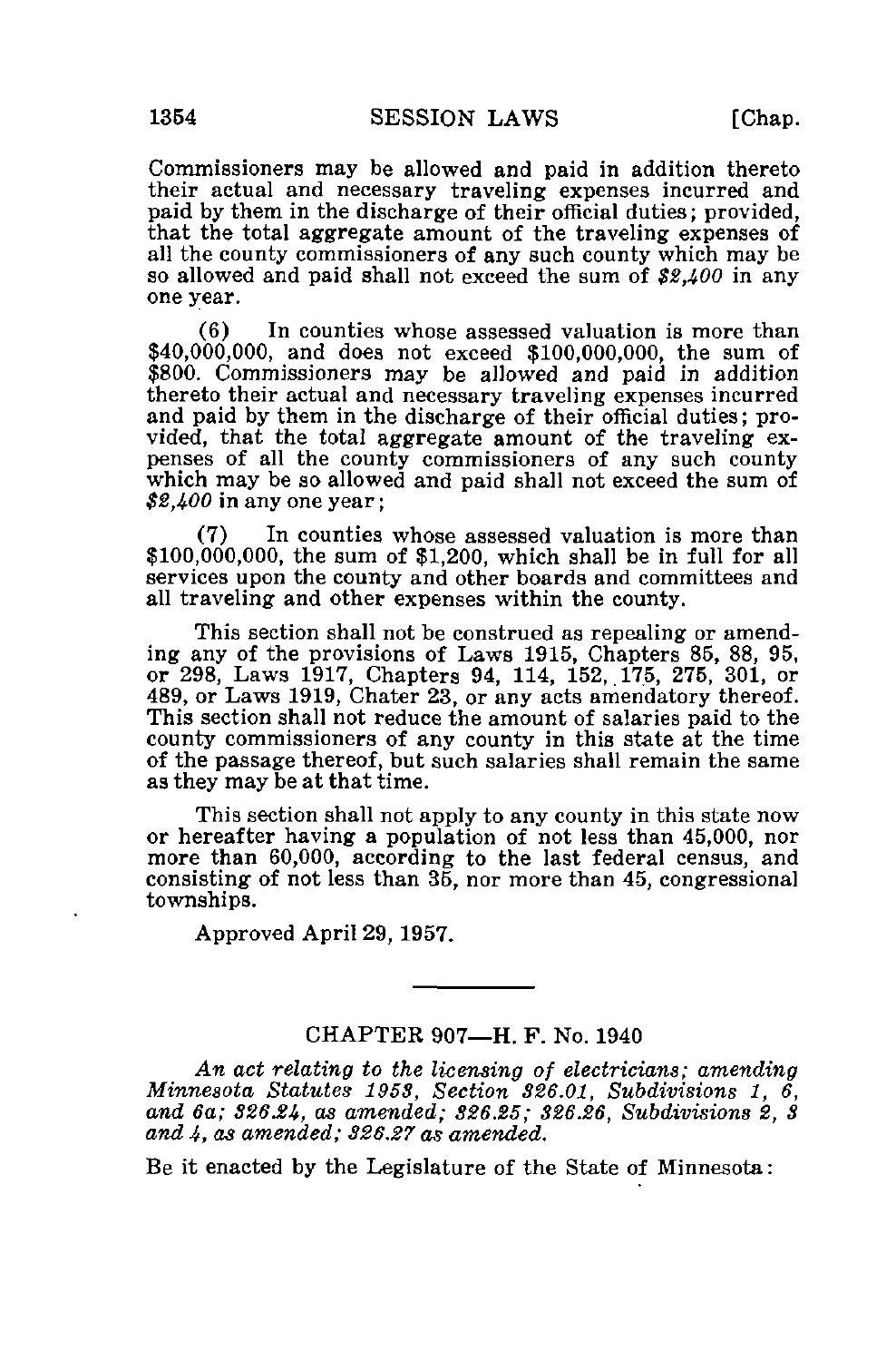Section 1. Minnesota Statutes 1953, Section 326.01, Subdivision 1, is amended to read:

326.01 Definitions, Subdivision 1. Words, terms, and phrases. For the purpose of this act, the terms defined in this section have the 'meanings ascribed to them.

Sec. 2. Minnesota Statutes 1953, Section 326.01, Subdivision 6, is amended to read:

Subd. 6. Class B master electrician means a person having the necessary qualifications, training, experience, and technical knowledge to properly plan, lay out, and supervise the installation and repair of wiring apparatus and equipment for single phase systems of not over 200 ampere capacity for light, heat, power and other purposes on any farm or in any single family dwelling located in any town, milage or city of the fourth class which has a population of less than 2,500 inhabitants, in accordance with standard rules and regulations governing such work.

Sec. 3. Minnesota Statutes 1953, Section 326.01, Subdivision 6a, is amended to read:

Class B. Journeyman electrician means a person having the necessary qualifications, training, experience, and technical knowledge to wire for, install and repair electrical equipment for single phase systems of not over 200 ampere capacity for light, heat, power, and other purposes on any farm or in any single family dwelling located in any town, village or city of the fourth class which has a population of less than 2,500 inhabitants, in accordance with standard rules and regulations governing such work.

Sec. 4. Minnesota Statutes 1953, Section 326.24, as amended by Laws 1955, Chapter 847, Section 25, is amended to read:

326.24 State board of electricity. Subdivision 1.<br>bers: term: vacancies: officers: meetings. The state Members; term; vacancies; officers; meetings. board of electricity shall consist of seven members, residents of the state, appointed by the governor, each for a term of five years, and until his successor qualifies, of whom two shall be representatives of the electrical suppliers in the rural areas of the state, two shall be master electricians, who shall be contractors, two journeymen electricians, and one a consulting electrical engineer or electrical inspector of a city of the first class. Vacancies shall be filled in the same manner and from the same class from which the retiring member belonged. The board shall select from its members a president, a secretary, and a treasurer, prescribe rules for the management of its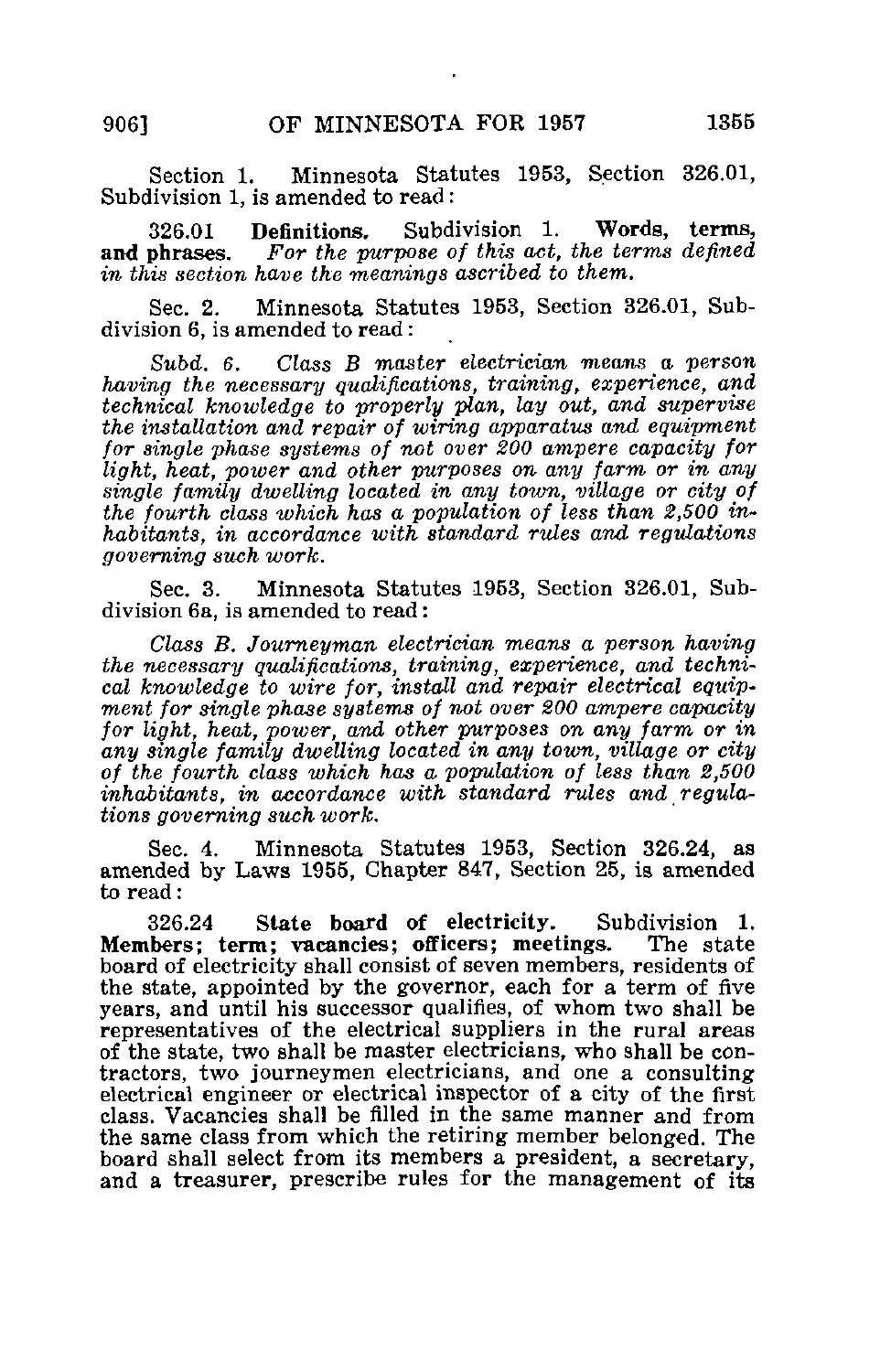affairs, and adopt a seal. Each member shall receive \$25 per diem for time spent in performance of his duties, the actual expenses incurred in the performance of his duties, and, in addition thereto, actual expenses for employees, rent, office supplies, postage, and printing as the board may allow; all to be paid out of the funds of the board. The board shall meet at least once a month and may meet at any other time at places designated by it, for the purpose of conducting examinations and transacting such other business necessary in the conduct of its affairs. The present board of electricity shall be continued, and the governor shall appoint new members, as designated herein, when the terms of the present members shall expire.

Subd. 2. Fees and report. All fees collected under the provisions of sections 326.24 to 326.32 shall be devoted to the uses of the state board of electricity and, on or before October 1 in each even numbered year, biennially, the board shall report to the governor, in writing, the items of its receipts and disbursements for the preceding two years. The state board of electricity shall have jurisdiction, and is hereby empowered to enforce the provisions of sections 326.24 to 326.32.

Sec. 5. Minnesota Statutes 1953, Section 326.24, as amended by Laws 1955, Chapter 847, is amended by adding a subdivision to read:

Subd. 5. The state board of electricity may promulgate reasonable rules and regulations for establishment and collection of fees for carrying out and enforcing the provisions for inspection services.

Sec. 6. Minnesota Statutes 1953, Section 326.25, Subdivision 2, is amended to read :

Subd. 2. Limited electrician's license. No person shall work as a journeyman, class B journeyman or limited electrician unless he be licensed as such by the state board of electricity, except that a person who shall furnish evidence satisfactory to the board as having the required experience may make written application and pay the required fee to the state board of electricity, and may work as a journeyman or limited electrician until the next following examination of which he shall be notified.

Sec. 7. Minnesota Statutes 1953, Section 326.26, Subdivision 2, as amended by Laws 1955, Chapter 457, is amended to read:

Subd. 2. Qualifications. An applicant for a master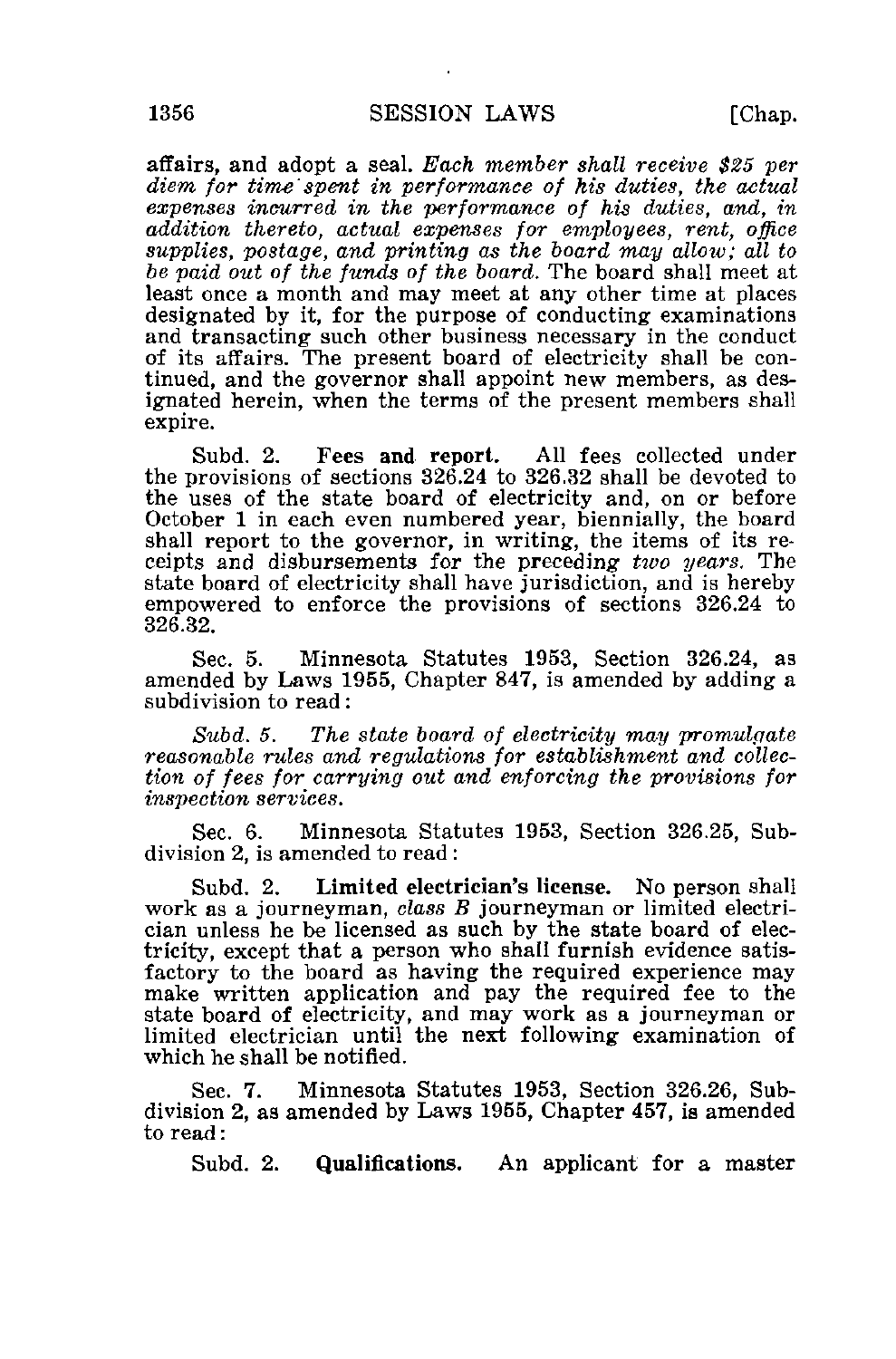electrician's license shall furnish written evidence that he is a graduate of a four-year electrical course of an accredited university or college; or that he is a graduate of an electrical trade school approved by the state board of electricity and has had at least three years of practical experience in electrical work; or that he has had at least five years of experience in planning, laying out, supervising, or installing wiring, apparatus, or equipment for electric light, heat, and power; and shall pay an examination fee of \$25.

Sec. 8. Minnesota Statutes 1953, Section 326.26, Subdivision 3, as amended by Laws 1955, Chapter 457, is amended to read:

Subd. 3. Journeymen electricians. An applicant for a journeyman electrician's license shall furnish evidence, in writing, that he has had at least four years experience in wiring for, installing, and repairing electrical apparatus and equipment for light, heat, and power; and shall pay an examination fee of  $$10$ .

Sec. 9. Minnesota Statutes 1953, Section 326.26, Subdivision 4, as amended by Laws 1955, Chapter 457, is amended to read:

Subd. 4. Limited electricians. An applicant for a limited electrician's license shall furnish evidence, in writing, that he has had at least two years experience in some special class of electrical work; and shall pay an examination fee of \$10. Such special class of electrical work shall be specified on his license.

Sec. 10. Minesota Statutes 1953, Section 326.26, as amended by Laws 1955, Chapter 457, is amended by adding two subdivisions to read as follows:

Subdivision 1. An applicant for a class B master electrician's license shall furnish written evidence that he has had at least three years of experience in planning for, laying out, supervising, installing and repairing electrical wiring and equipment for light, heat, and power and shall pay an examination fee of \$15.

Subd. 2. An applicant for a class B journeymen electrician's license shall furnish written evidence that he has had at least two years experience in wiring for, installing, and repairing electrical equipment for light, heat, and power and shall pay an examination fee of \$10.

Sec. 11. Minnesota Statutes 1953, Section 326.27, as amended by Laws 1955, Chapter 457, is amended to read: